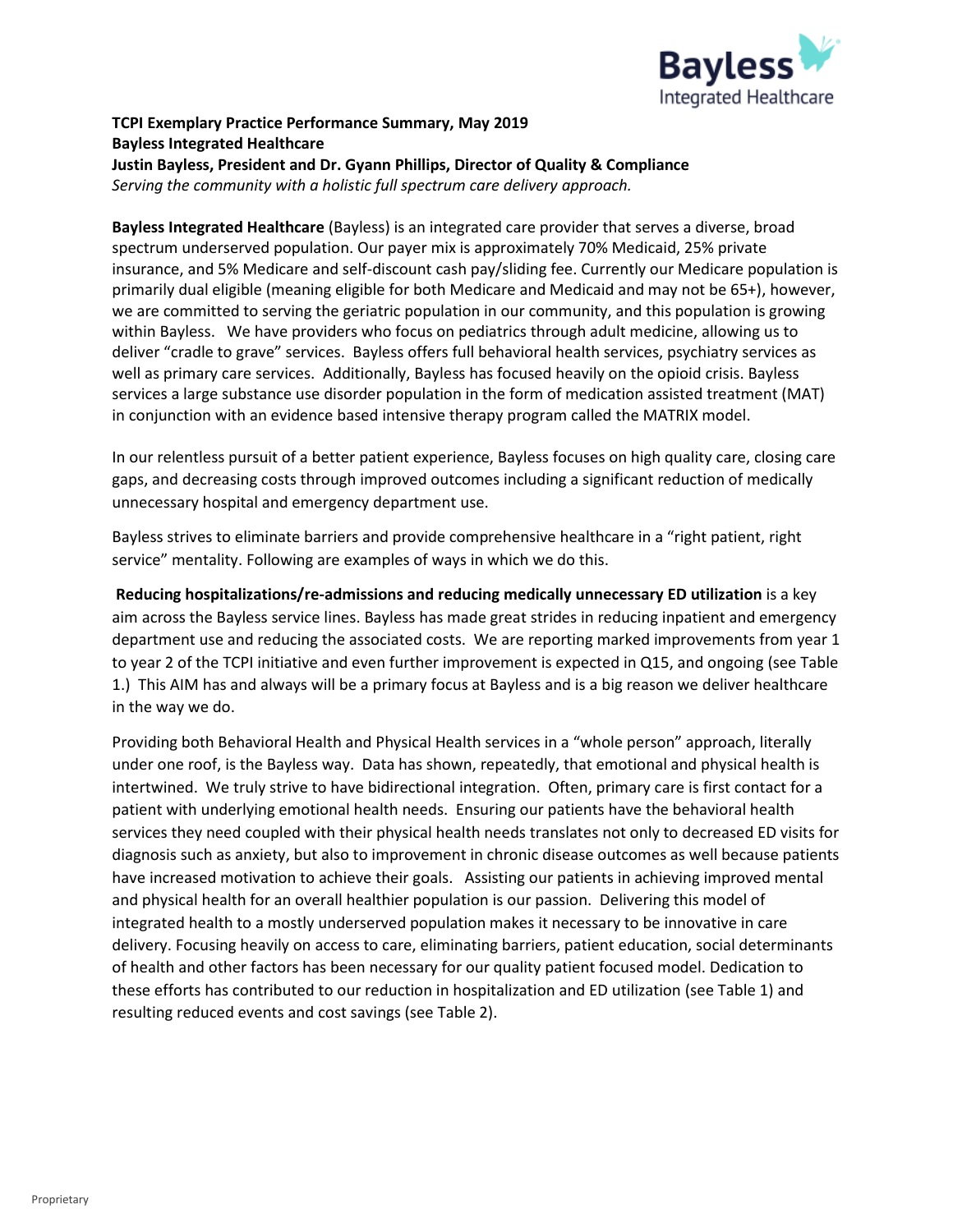|                  |                 |        | Per 1.000 | % Change from Baseline |          |          |          |
|------------------|-----------------|--------|-----------|------------------------|----------|----------|----------|
| Measure          | <b>Baseline</b> | Year 1 | Year 2    | Year 3                 | Year 1   | Year 2   | Year 3   |
| <b>ED Visits</b> | 1.895           | 1.648  | 1.203     | 1.010                  | $-13.0%$ | $-36.5%$ | $-46.7%$ |
| <b>IP Admits</b> | 632             | 436    | 281       | 431                    | $-31.0%$ | $-55.5%$ | $-31.8%$ |

### **Table 1: Reductions in ED Visits and Inpatient Admissions**

### **Table 2: Reduced Events and Cost Savings**

|                   |        | Reduced Events |        | Savings from Reduced Events |           |           |  |
|-------------------|--------|----------------|--------|-----------------------------|-----------|-----------|--|
| <b>IMeasure</b>   | Year 1 | Year 2         | Year 3 | Year 1                      | Year 2    | Year 3    |  |
| <b>IED Visits</b> | 10     | 155            | 466    | \$4,939                     | \$73,636  | \$219,561 |  |
| <b>IP Admits</b>  |        | 79             | 106    | \$51,849                    | \$478,163 | \$639,471 |  |

**Improving key outcomes** is another primary aim at Bayless Integrated Healthcare. The physical health metrics we focus on our numerous, primarily involving chronic disease management and preventive medicine. Our quality committee collaborates with our department of quality and compliance to identify and focus on key metrics implementing companywide protocols to achieve favorable patient outcomes/results. We have been very happy to see these quality metrics improve under this model and look forward to continuing this trend. We have composed a high-risk patient registry of Bayless patients with chronic diseases such as: Diabetes, HTN COPD, CHF, and asthma. These patients are monitored closely to ensure they are following up for appointments and keeping up on their required health needs. Additionally, our Patient Care Coordinator under our department of Quality and Compliance works closely with our providers to assist with management of our "extremely" high-risk patient panel. This panel consists of patients with two or more chronic diseases, with one being uncontrolled. Thanks to this model we have seen steady improvement in quality metrics around behavioral health screening and in health outcomes.

Bayless embraces innovation in its quest for "Right patient, Right service" for all patients.

**Integrated Care Coordination:** Our innovative, integrated model has been a crucial key to success. Organizing care activities and sharing information among psychiatric, medical, therapeutic and social treatment teams has allowed for improved patient outcomes. Here are a couple of examples from within our pediatric population:

- In the course of one year, two young children (3 and 4 years old) diagnosed with autism at outside facilities when they spontaneously regressed from a developmental standpoint, came to Bayless primary care. Both were diagnosed with lead toxicity, and the Bayless team was able to assist with lead abatement and getting the children on the road to recovery.
- A second story involves an adolescent with obesity and metabolic syndrome. After integration and receiving behavioral health services, her pre-diabetes, blood pressure, BMI and mood improved drastically, hopefully preventing the diabetes and hypertension that were inevitably in her future. Every patient seen on the physical health team is screened for depression and anxiety and if identified, integration is instantaneous to see a behavioral health specialist. A warm hand off the same day of physical health service will occur if needed, or the patient will be connected in the exam room to behavioral health instantaneously using the integration line.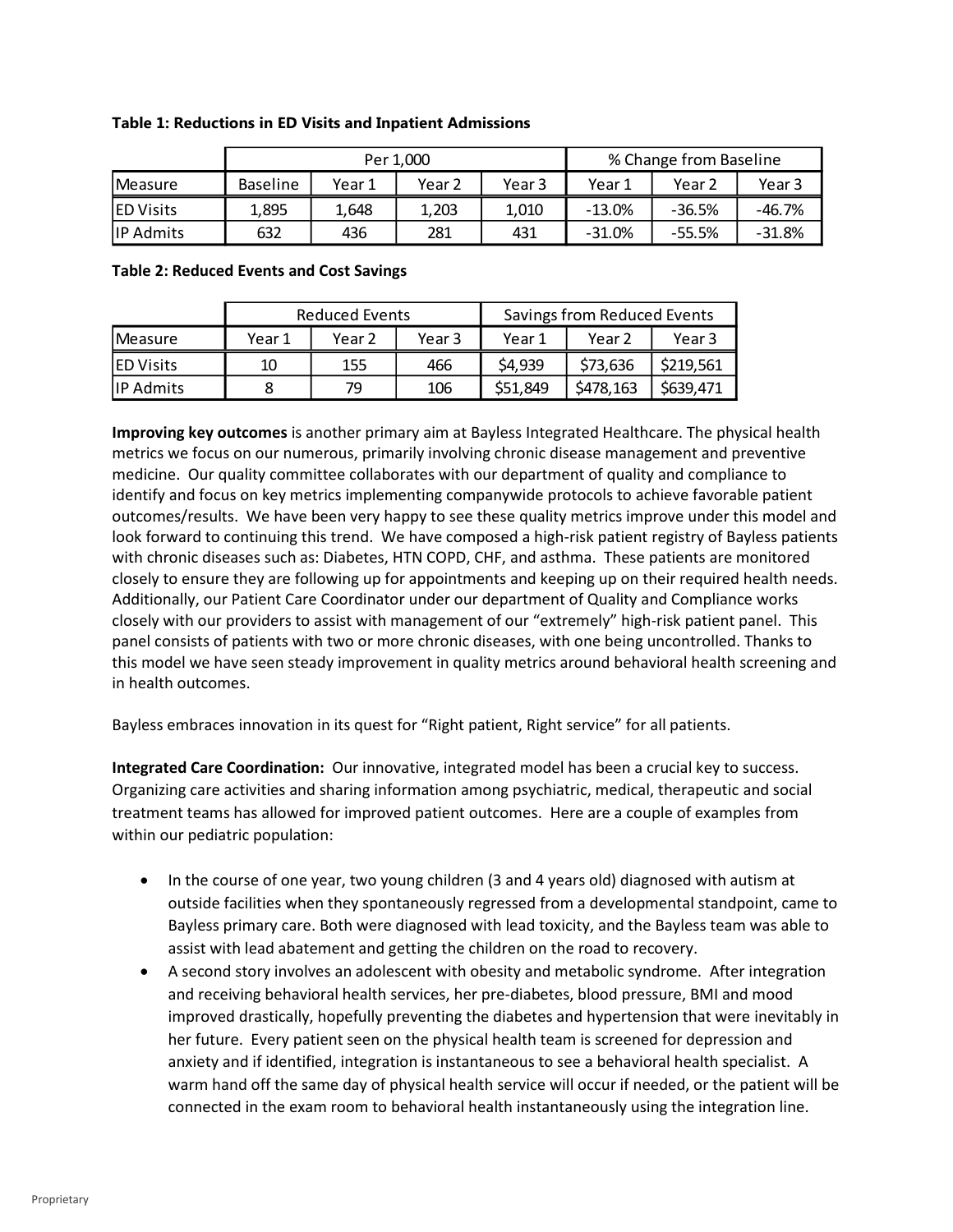This eliminates the weeks patients typically wait in much of the healthcare world to get mental health assistance. Reverse integration is happening from behavioral health to primary care at Bayless as well. All patients being seen by behavioral health and psychiatry providers who do not have a primary care provider or those in need of primary care services will be integrated and leave with a scheduled appointment or seen immediately if medically necessary.

## **Care Teams and Care Managers:**

Once a patient is identified as high-risk, our patient Care Coordinator, an RN, contacts them by phone and face to face during office encounters to reinforce the personalized care plan, insure patient understanding, and assist in eliminating barriers. Currently, over 50% of these high-risk patients have been integrated for underlying emotional health issues. This integrated care model has decreased medically unnecessary hospitalizations in this population. This is a new model of care at Bayless, and we look forward to gathering data on the exact health outcome numbers soon.

# **Technology:**

The quality team also utilizes the HIE and health plan data to identify patients that have been in the hospital. The patient is contacted within 48 hours of discharge and scheduled for a follow up visit within 7 days of discharge.

Bayless utilizes the electronic medical record to outreach patients as well. Text pushes for chronic disease reminders are sent, as well as for preventive care measures. Most recently, a text push for childhood immunization and breast cancer screening was sent out.

There is a pharmacy kiosk on site at most Bayless locations that carries over 600 of our most commonly prescribed medications. This allows patients to pick up their medication at check out and avoid another trip to the pharmacy. This is especially appreciated in the pediatric population as parents with sick children can avoid another stop and get their little one home, and in our patients reliant on public transportation, as coordinating another ride to the pharmacy through their plan can often be difficult. The kiosk has also allowed us to ensure our high-risk patients can leave with their medications in hand, leading to an improvement in chronic disease medication adherence.

Bayless believes their "whole person" approach to well-being saves money while improving lives. That is why we added Virtual Care services. Partnering with a simple to use, HIPAA compliant telemedicine software, we offer virtual visits so that patients can meet directly with their provider from anywhere in Arizona. When an in-person visit isn't necessary, or desired by the patient, Bayless Integrated Healthcare's Virtual Care program connects patient with their provider using their cell phone, tablet, laptop or desktop computer. Over the past year of virtual services, Bayless Integrated Healthcare has provided over 5000 virtual behavioral health and psychiatry visits for our patients. These services have been well received with an overall 4.9/5 star-rating on internal surveys and the majority of patients returning for repeat visits. We are very excited to expand these services to primary care this summer to further alleviate barriers.

Above are just a few highlights of how Bayless Integrated Healthcare has utilized technology in the spirit of innovation for patient care.

### **Aim 3: Reduce Unnecessary Hospital Use**